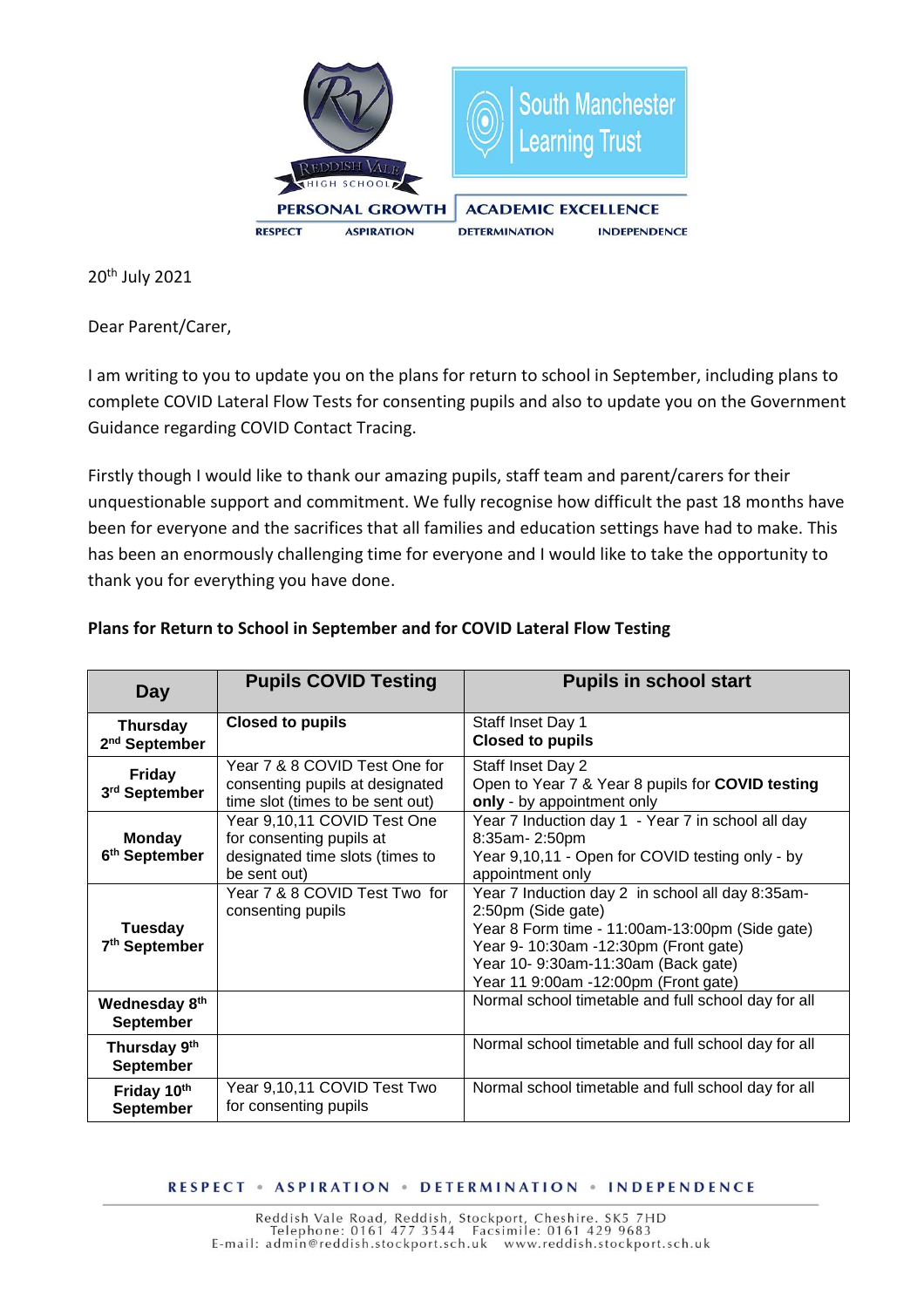

**Testing and Consent:** In line with government guidance, the school has developed an Asymptomatic Testing Site (ATS) to allow pupils, who are **NOT** showing any signs of COVID to be tested when they return to school in September. Any pupil displaying symptoms of COVID, whether involved in this programme or not, should book a free NHS Test and isolate until the results are known. Asymptomatic Testing helps to identify positive cases more quickly and break the chains of transmission. Those who test positive will self-isolate, helping to reduce transmission of the virus and support the continuation of face to face education.

Pupils are offered two supervised COVID tests in school, after which pupils will be issued with Lateral Flow Testing kits to enable tests to be completed twice a week at home.

Testing is voluntary and pupils will be allowed to attend school even if they decide not to take part in testing. Testing can also be completed by under parental supervision at home and kits are widely available in your community. However we would like to encourage everyone to join in the Asymptomatic testing to help break the transmission links.

Should you choose for your child to be part of the Asymptomatic Testing in school when they return in September, we do require a consent form to be completed by parents of pupils who are under 16. For existing pupils, you will recall we completed in school testing back in March, therefore if you have already consented to your child completing in school Lateral Flow Tests you do not need to consent again. If you wish to withdraw consent, please email [j.barker@reddish.stockport.sch.uk.](mailto:j.barker@reddish.stockport.sch.uk) For new pupils who will be joining us in Year 7 in September, you will have received a letter informing you of how to consent. The deadline for consent is strictly 23<sup>rd</sup> July 2021. For tests taking place on Friday  $3<sup>rd</sup>$  and Monday 6<sup>th</sup> September, an email will be sent to parents/carers informing you of the appointment time.

If you would like your child to take part in the COVID Testing in school please can you read the [Privacy Notice Testing](file://///rvsfs01/staff$/sian.williams/covid%2019/Covid-19%20Testing%20Privacy%20Notice.pdf) and complete the consent form using this [Covid Test Consent Form](https://www.surveymonkey.co.uk/r/Covidtestconsent) and return to school no later than Friday 23rd 2021.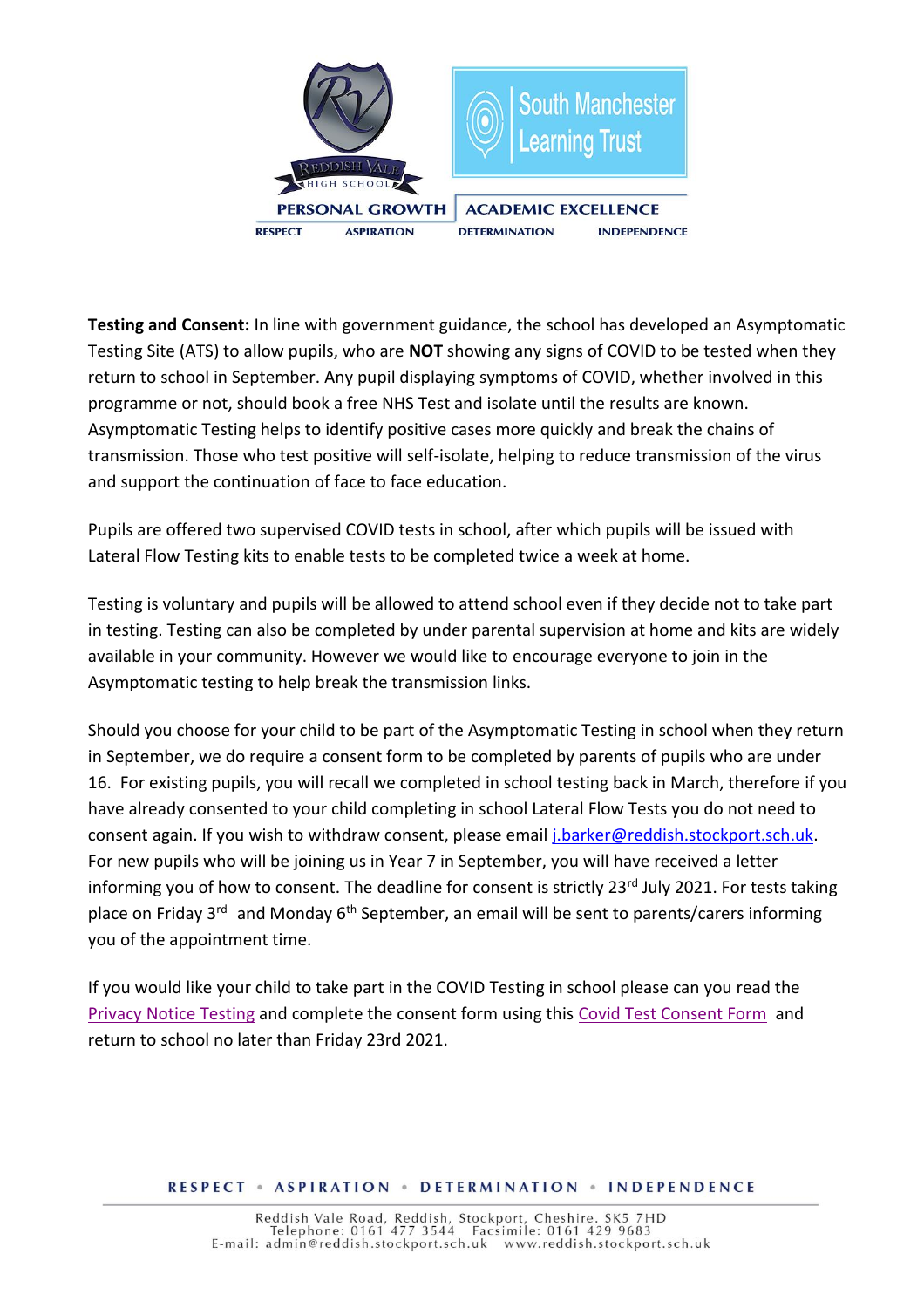

## **Changes to contact tracing in education and childcare settings**

As you know, the Prime Minister announced on 12 July that Step 4 of the roadmap would go ahead on 19 July.

One of the key changes that will take place from 19 July is that education settings will no longer be asked to conduct routine contact tracing. Responsibility will now be with the NHS Test and Trace service to manage the contact tracing process.

This letter sets out in more detail below how that process will work and what you need to do if your child tests positive for COVID-19.

### Self-isolating and taking a test

- 1. If your child has symptoms, they and other members of the household should self-isolate and you should inform their school. You should immediately order a PCR test for them. If the PCR result is negative, they and other members of their household can stop self-isolating (unless instructed to self-isolate for other reasons). If the PCR result is positive, they, other members of their household and any close contacts identified by NHS Track and Trace must self-isolate until 10 days after the onset of symptoms.
- 2. If your child has a positive result from a lateral flow device (LFD) test, they and other members of the household should self-isolate – and you should inform their school. You should immediately order a confirmatory PCR test. If the confirmatory test is taken within two days and the result is negative, they and other members of their household can stop self-isolating (unless instructed to self-isolate for other reasons). If the confirmatory PCR test is positive (or is taken more than two days after the LFD), other members of their household and any close contacts identified by NHS Track and Trace must self-isolate until 10 days after the LFD test.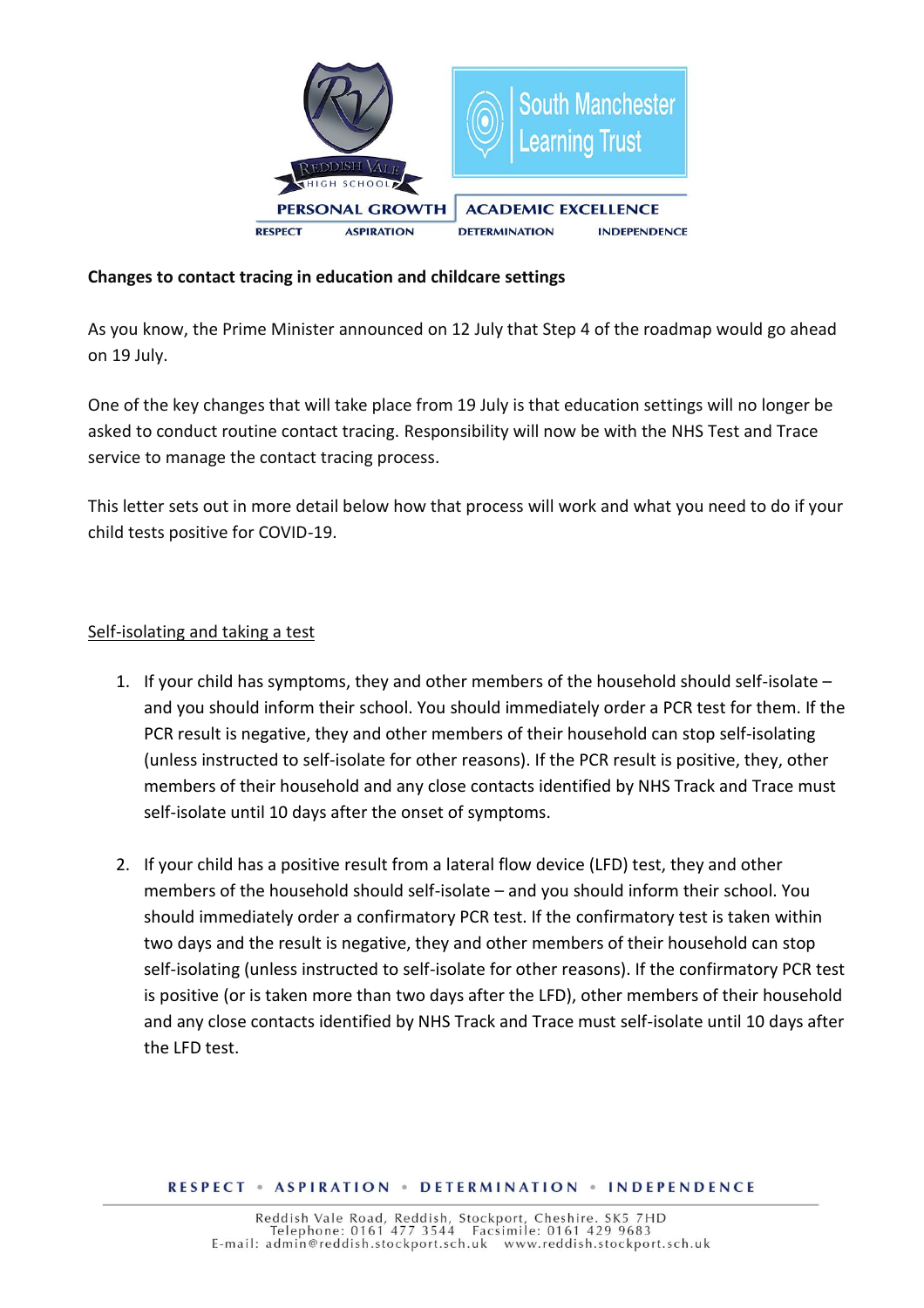

## Contact tracing

- 3. If your child gets a positive PCR test result, NHS Test and Trace will contact you, using the details you registered when ordering the PCR test. You and/or your child will be asked a series of specific questions designed to identify who your child has been in close contact with. Being in an education setting with someone who has tested positive for COVID-19 will not necessarily mean a person is identified as a close contact.
- 4. You will be asked to provide the contact details, if you know them, of any of the individuals or their parents or guardians – who have been identified as close contacts. NHS Test and Trace will then get in touch with these close contacts and provide appropriate instructions or advice (see below).

# Self-isolation and/or testing of close contacts

- 5. At present, anyone identified as a close contact is legally required to self-isolate and must not attend their school. Anyone identified as a non-household close contact by NHS Track and Trace must self-isolate until 10 days after the date of their most recent contact with that person. If they live in the same household, they must self-isolate until 10 days after the date of that person developing symptoms (see point 1 above) or, if that person was asymptomatic, the date of their test (see point 2 above). NHS Test and Trace will notify you of the day on which the self-isolation period ends.
- 6. Close contacts are also advised to take a PCR test. If the test result is negative, they must still complete the full self-isolation period, as the test will not detect all positive cases. If the result is positive, they will need to self-isolate for a further 10 days – and NHS Test and Trace will contact them to identify any close contacts.
- 7. **From 16 August,** if the close contact is under 18, they will not have to self-isolate (in line with the policy for fully vaccinated adults) but will be asked to take an PCR test immediately, other than for very young children identified as non-household contacts, and they will not need to self-isolate while awaiting the results of the test. If the PCR test is positive, they will be required to self-isolate for 10 days from the date of the test. NHS Test and Trace will then